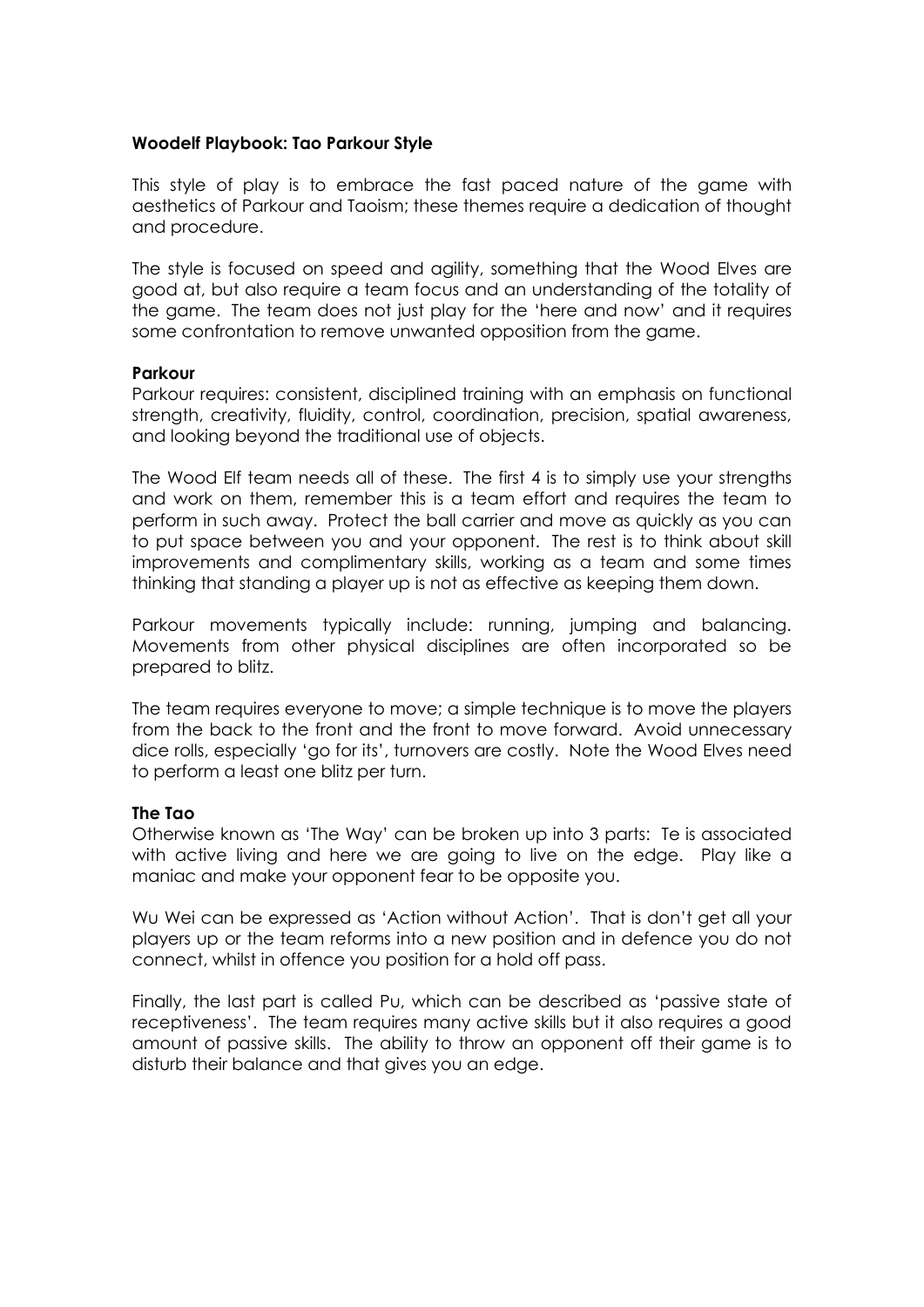#### **Your Players**

#### **Line Elves 6-8**:

#### First Skill: **Wrestle**

The next skill for 3-4 line is **Dodge** (Drestle?) The other 3-4 Line will need **Dauntless** – this helps to face down some of those S4 players and you will not believe how annoying a dauntless player is for them.

3rd and 4th Skills Wrestle, Dodge: **Fend, Sidestep** Wrestle, Dauntless: **Dodge, Diving Tackle**

Doubles: Well it has to be **Guard** Stat upgrade: **AV+1**

With **wrestle** The Line is going create gaps and therefore will make movement easy, all your opponents who go heavy on **block** will see a shock as they are forced to the ground and your other players can squeeze through the gaps. The **Wrestle Dodge** combo will make a nice solid line of scrimmage. Whilst the **Wrestle Dauntless** players give you some offence it won't use up the abilities of your Wardancers. **Fend** prevents players from gaining ground and that includes **Frenzied** and **Piling On** players too and side step plugs the gaps. If you ever get to a sixth skill for a line elf just add **Sidestep** or **Diving Tackle** to the guy without it… that is if they have guard, otherwise you could end up with 6 normal skills.

**Diving Tackle** is one of those scary skills. I have pondered how to implement it without detracting from the core Positions' abilities and concluded that this is a Line Elf skill.

## **Throwers 1-2:**

You should split these guys up into plays: offence and defence. You start the roster with an offensive thrower and quickly buy in the defensive one.

Offensive Thrower: **Safe Throw, Accurate, Pro, Sure hands**

Doubles: **Strong Arm** Stat upgrade: **AG** or **MA +1**

If you are unlucky with **Strong Arm** and a stat boost then use **Sure Feet** and **Sprint**.

Defensive Thrower: **Kick, Nerves of Steel, Accurate, Sure hands**

Doubles: **Strong Arm** Stat boost: **AG** or **MA** +1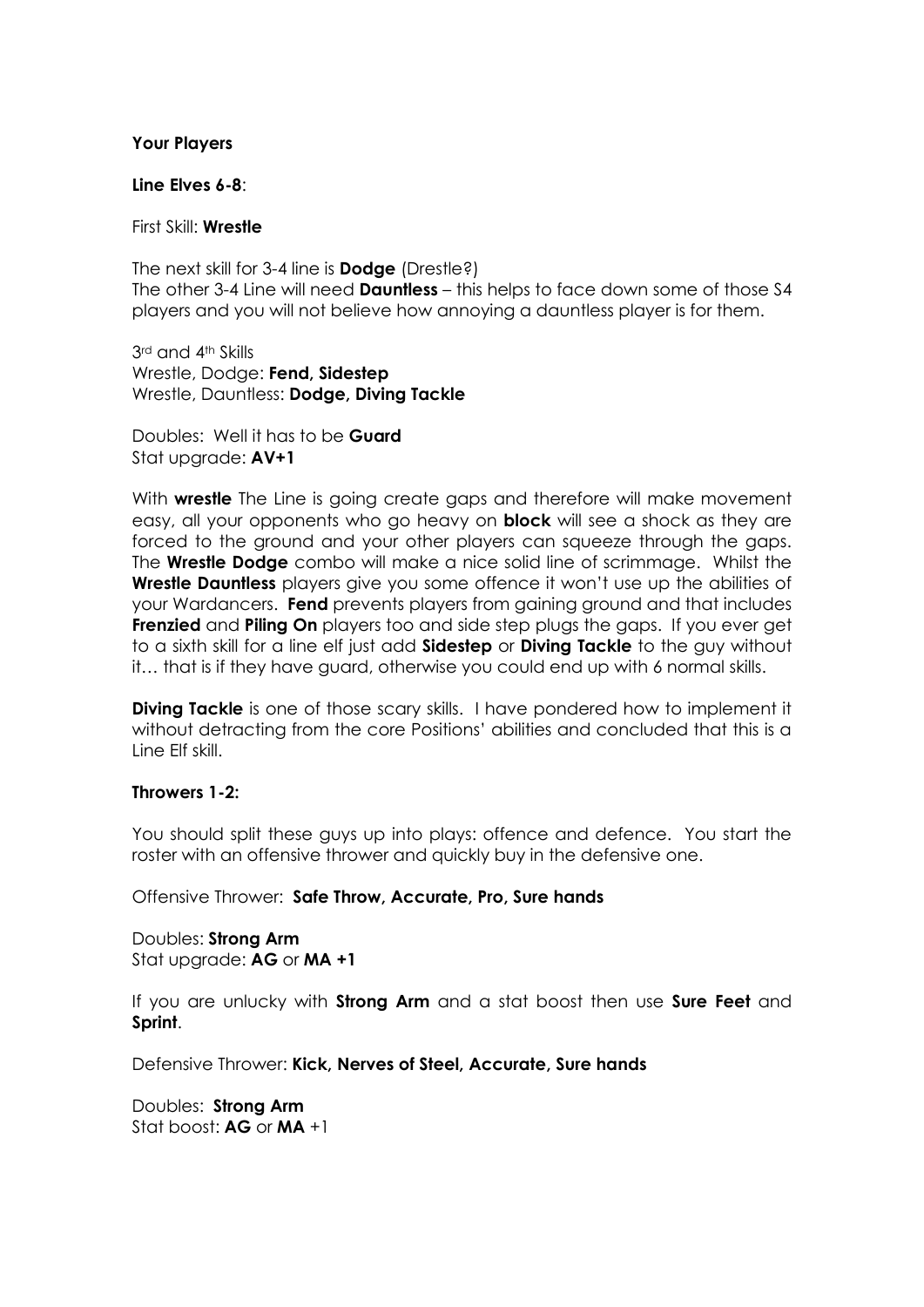If you are unlucky getting a double or a stat boost then add **Leap** then **Pro.** Note if you have **Strong Arm** before **Accurate** go for **Sure hands** next, then take **Accurate** afterwards.

I would champion **Safe Throw** first skill over **Accurate** due to the multi abilities of the skill. It improves the long passing game brilliantly. As for the Defensive thrower, **Kick** is better on him than 'wasting' a slot on a line elf. **Nerves of Steel** allows the thrower to enter tackle zones, pick up the ball but when passing he can ignore tackle zones.

Note on positioning; after the offensive **Thrower** has 2-3 skills you can think about sitting the **Thrower** 3 squares from the end of the pitch. This covers most of the back field and the **Thrower** can easily toss it a **Catcher**.

## **Catchers 1-4:**

As above but use them in pairs.

Offensive Catchers: **Sure Feet, Fend, Leap, Sidestep, Pro** Defensive Catchers: **Pass Block, Sure Feet, Leap, Shadowing, Sidestep**

Doubles: **Nerves of Steel**

Stat boost and skills: **AG** or **MA +1** Offensive to give up **Pro** Defensive to give up **Sidestep**

The Offensive Catchers need to be everything about movement. The Defensive Catchers need to close down your opponent's game. Preventing the passing game is good and when passing has to be made these guys come leaping in to take possession. Do not underestimate the threat of a **Pass Blocker. Shadowing** can keep you on the ball carrier and if the ball bounces after a fall you can have a chance of catching it.

## **Wardancers 2(!):**

Seriously do not start without 2 of these guys. They are by far the most awesome player on the field. The next best are Amazon Blitzers but it is with '**Blodge**' they excel in and **Leap** helps too.

Primary skills: **Tackle, Sidestep, Shadowing, Strip Ball, Fend, Pro**

Doubles: **Mighty Blow**

Stat boost and skills: **AG** or **AV +1** Give up **Pro**

Taking too many Stat increases may rob you of important skills. **AG** and **AV** ok but in doing so you may have to give up **Fend** too.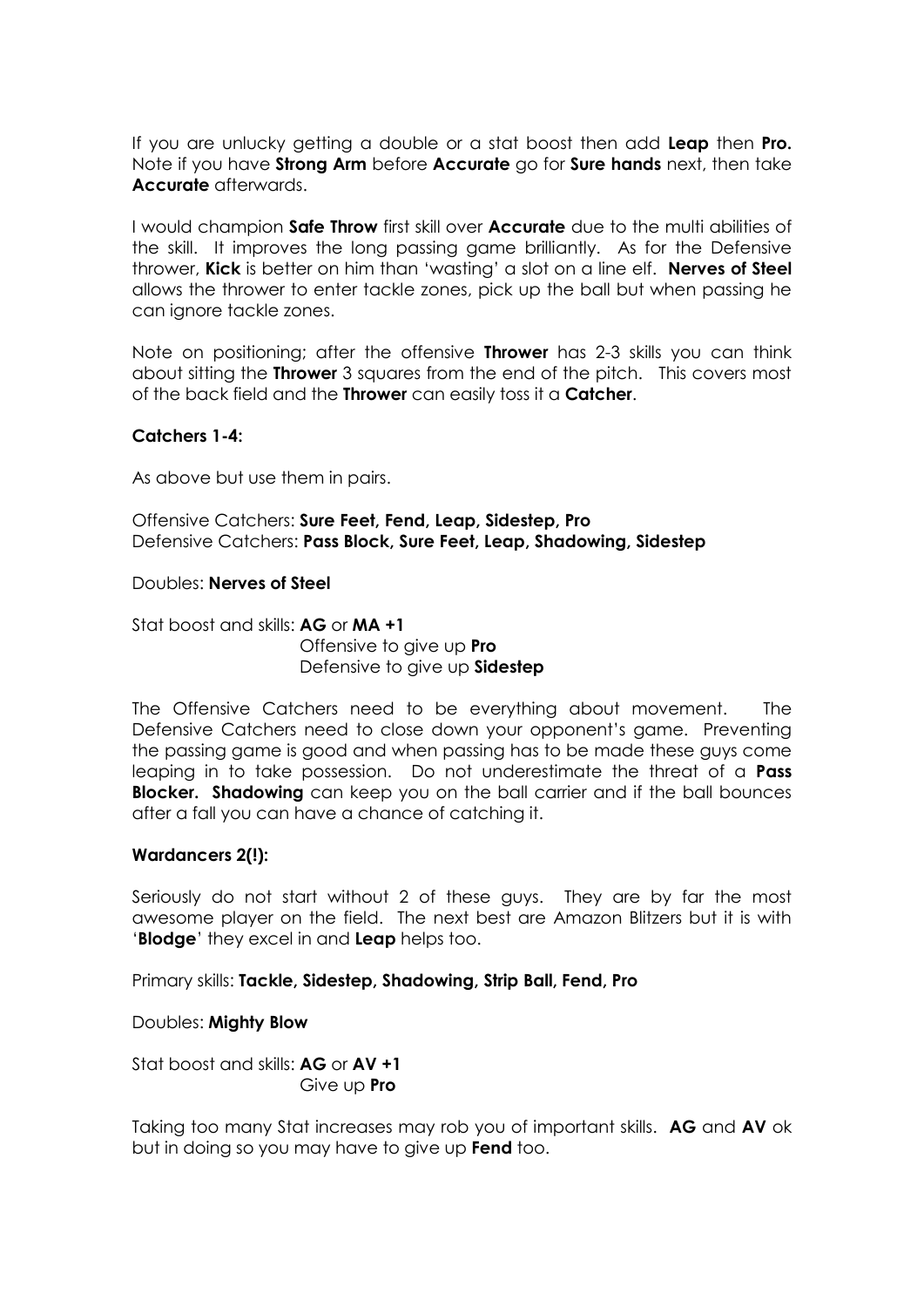I would adhere to these. **Tackle** prevents **dodgers**, **Sidestep** gives you glue and **Shadowing** is really annoying for the opponent. **Fend** will prevent the big guys from chasing the player around, lastly I will concede their next best skill is a decision between '**Strip Ball**' and '**Pro**',

**Treeman 0:** Do not bother with these guys get used to playing fast and Treemen are really slow.

## **Starting Roster:**

*1 Thrower 2 Wardancers 1 Catcher 7 Line elves 1 Apoth* 960 Bank 40 K

If you league pays for Fan Factor then just let the team gain them from playing.

Without rerolls it focuses the game and you will have to get used to getting 'double skulls'. If you are not the highest TV in the league then think about getting a reroll, or later in the League when things toughen up then pick them up. If you win tournaments you may get the trophy rerolls if your commissioner will allow it. There is nothing like facing an opponent with no rerolls and beating them.

## **Stat up grades**

**MA:** *Catchers* and *Throwers*, the ability to out run and out position is a huge advantage.

**AV:** *Line Elves* and *Wardancers*; these need the durability.

**AG:** Everyone except Line, but no more than **AG5**, it allows you to drift through most tackle zones

**ST:** I'm going to go really against the grain here and say take the double, remember the Parkour style; you can benefit the team with **Guard** rather than a single player with a ST increase. Plus it keeps your Team Value down.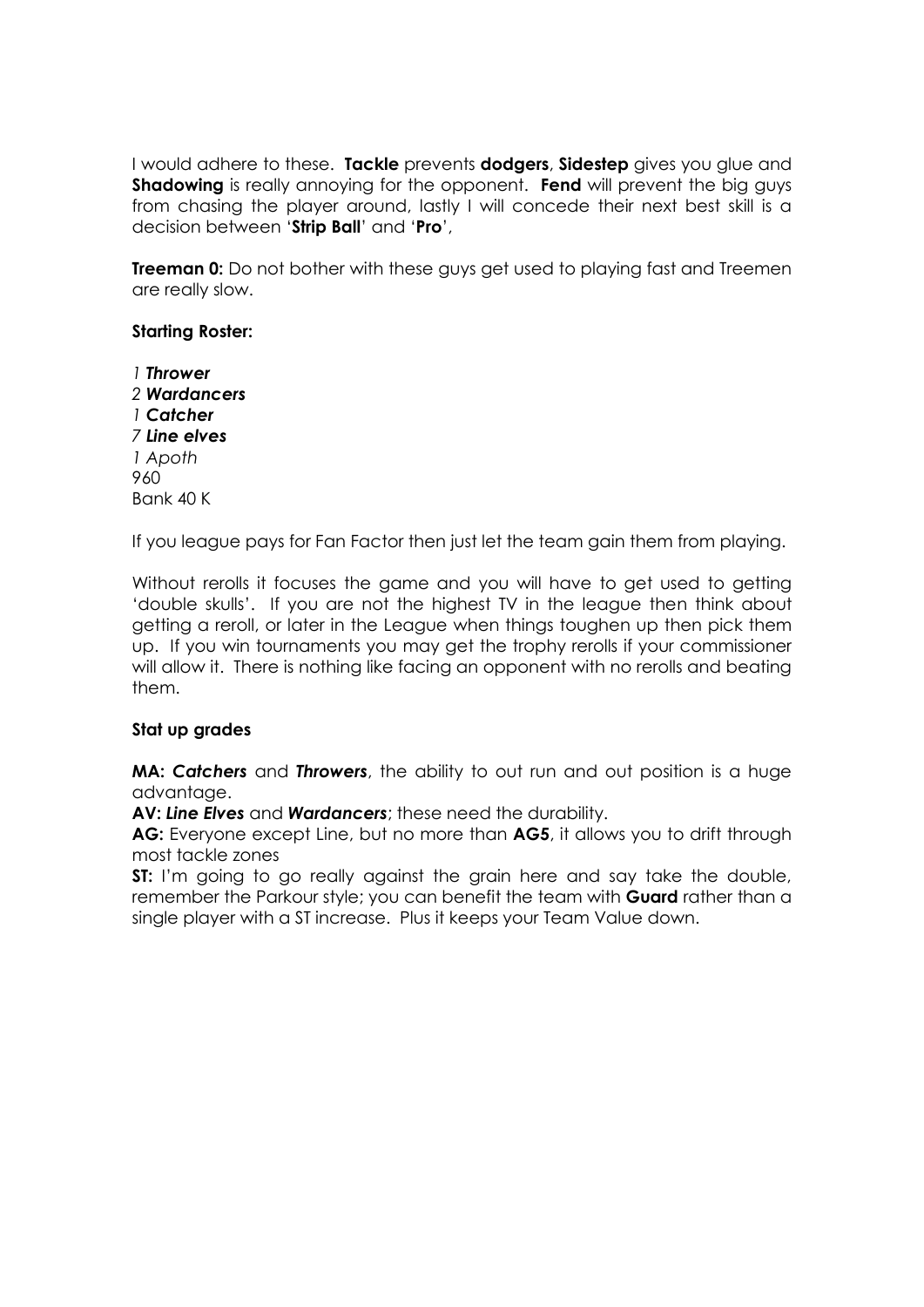## **Flank Offence aka the 'L' Drive:**

| $X$ $X$ | $\boldsymbol{X}$ | $\boldsymbol{\mathsf{X}}$ | $\mathsf{X}$ | $\mathsf{X}$ | $X$ $X$      |
|---------|------------------|---------------------------|--------------|--------------|--------------|
|         | X                | $\boldsymbol{\mathsf{X}}$ | X            |              |              |
| W<br>C  |                  |                           |              |              | $\mathsf{C}$ |
|         |                  |                           |              |              |              |

## **L drive blitz**

Both Line elves take up their positions to negate and to add an assist. The Wardancer Blitzes the player in front and pushing him to 1 side.



Wardancers take up their positions. Note the Thrower is set well back (about 6 squares from the back and in the middle) to get the ball and throw it to the Catcher. The Line elf with the assist can make a block. Move the Assist up to the forward **X** and move the free Line elf around to stop the last player **X** noted in bold. Try and get your free Catcher around the other flank. This allows for a hold off pass.

Note there are many other defences but get used to using the flanks and having a Plan B. Using the Flanks denies the opponent a lot of his team's abilities due to movement. As long as you can get many players within the MA distance of the Touch Down you can keep a good 2 Turn Touch Down drive discipline. Furthermore this can be done with Line elves too.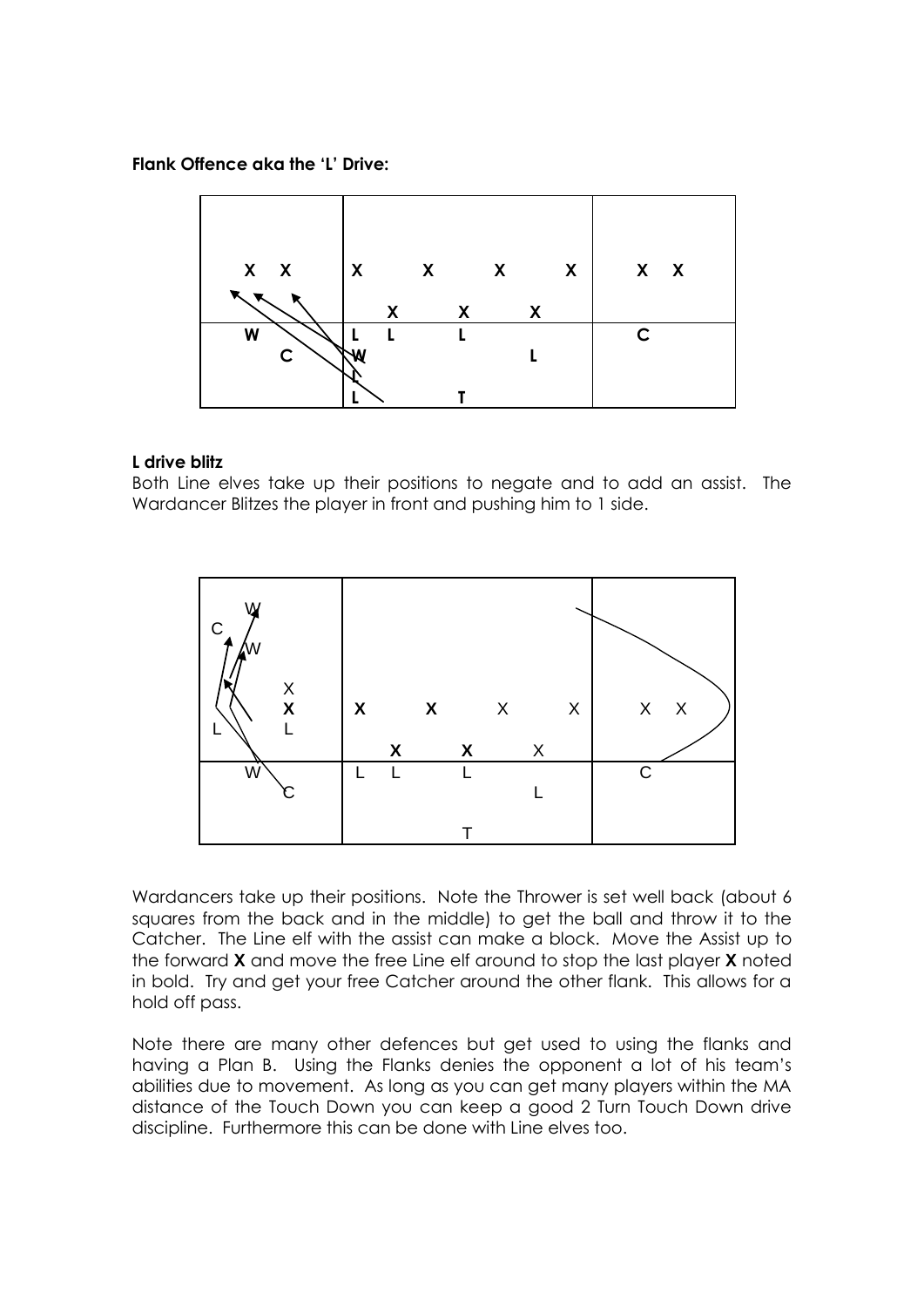| W |  | C | $\mathbf c$ | Т | W |  |
|---|--|---|-------------|---|---|--|
|   |  |   |             |   |   |  |

**Simple defence:** Depending on your wings and as the Line get better skills the wings will get tougher. The Wardancers are where they are to prevent attacks against the Catchers. Note the Thrower is within the zone as he is supposed to be the Kicker. Blitzes are good because all the best positions can pour through.

| W |  | $\begin{array}{cc} & \mathsf{T} \\ \mathsf{C} & \mathsf{L} & \mathsf{C} \end{array}$ |  | W |  |
|---|--|--------------------------------------------------------------------------------------|--|---|--|
|   |  |                                                                                      |  |   |  |

**Attrition defence:** Best used against slower teams, especially ones that cannot exploit the wings. As you team dwindles by attrition you will want to protect those important players. Do not give up hope Wood Elves can manage on 5 at a scrape.

| $\mathbf c$ |         |   | C |
|-------------|---------|---|---|
|             | W       | W |   |
|             | I.<br>L |   |   |
|             |         |   |   |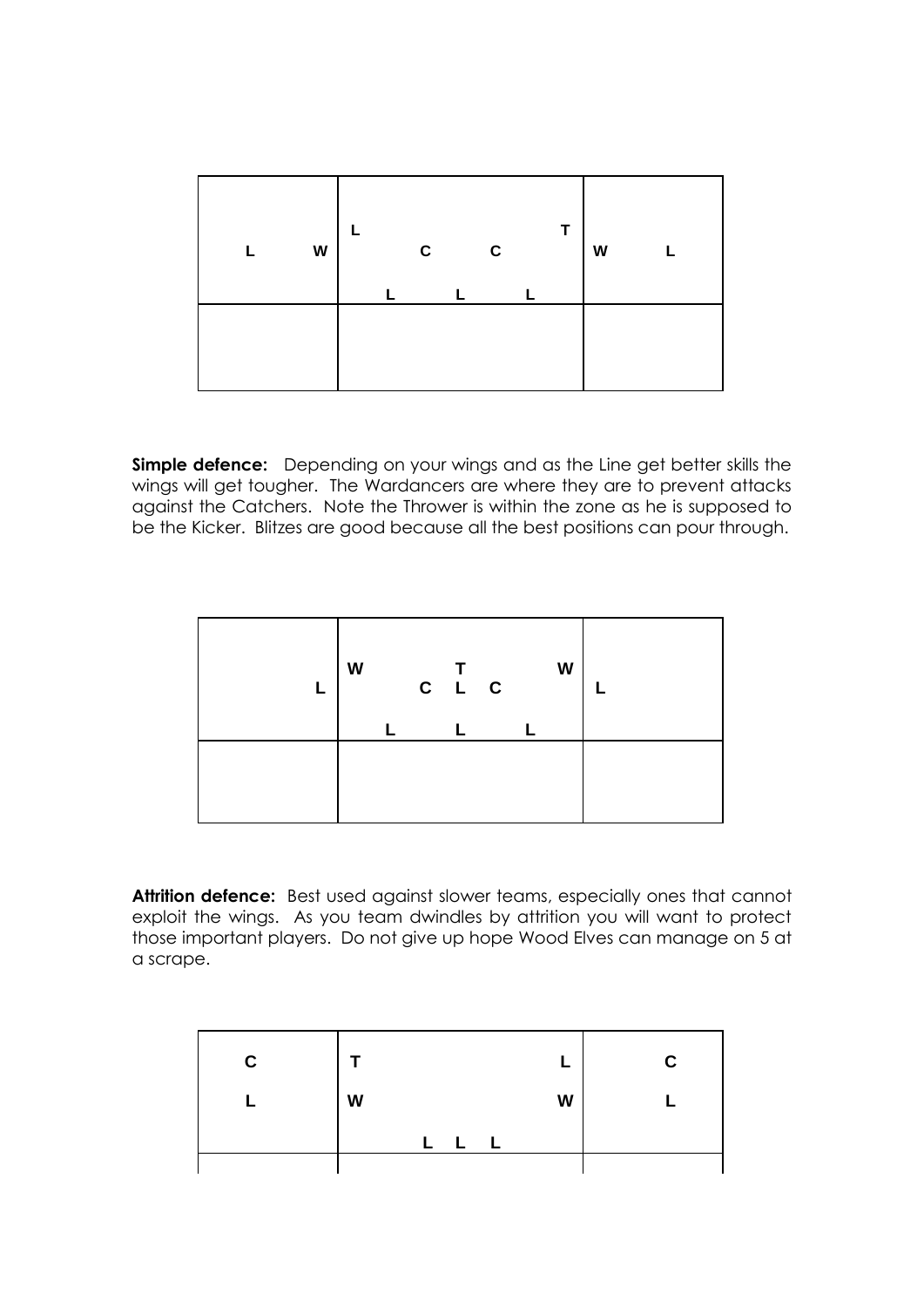**Column defence:** Good against fast teams. This is designed to through up as many tackle zones as possible. Note this is the only time to put the Line of Scrimmage together.

The Line of Scrimmage debate: Spacing the players out absorbs more of the opposition. When you have all 3 together the opponent can 'domino' them as each blocker provides the assist for the next blocker. Spacing them out means that the first assist needs to move to assist another and also add in an additional assist for the last player. Depending on your opponent's line up this can use between 3 to 5 of their players. However in the Column defence you are trying to block access to the centre of the Line of Scrimmage, there may only be one way through but as the team develops this can plug up that hole. When the line gets Sidestep they can plug the holes.

**Tips:** On a Blitz and especially if you cannot get to the ball carrier target the opponent's Throwers. Removing key positions from your opposition will disadvantage them, especially with players with a lot of ball handling skills. However if you do this remember to defend your own.

On defence move a player into the 'Keep One Deep' position; that is a player with an MA within the Touch Down Zone. So if the ball goes loose, it can be scooped up, passed and scored all in 1 turn.

The Cage Leaper: traditionally a Wardancer but if you can get a 1 die block on the ball carrier in a cage do it. If it is with the 'Leap' skill then hope you have a reroll (given to you by circumstance) to smack the ball carrier. If you are playing for desperate measures, go for it, you may pull it off more than failing.

Do not Foul… it is not in the spirit of Tao Parkour style; moreover you need all your players and cannot risk a sending off. If you have the ref from a kick off result – go on drive a collective boot in.

Use different players to get their skills up. This adds an element of fluidity to the game and it keeps your opponents guessing to which player to look out for.

Always go for the ball when you can. A 4+ roll is better than letting the opponent get a 2 or 3+ roll.

## **Inducements**

I'm going to have to say extra apothecaries. It's your insurance; the team can function well against most teams but attrition. Then go for a single Bloodweiser Babe. Weigh up your opponent and decide to choose cards but if there is a big difference Max out on those apothecaries. Try to have some durability.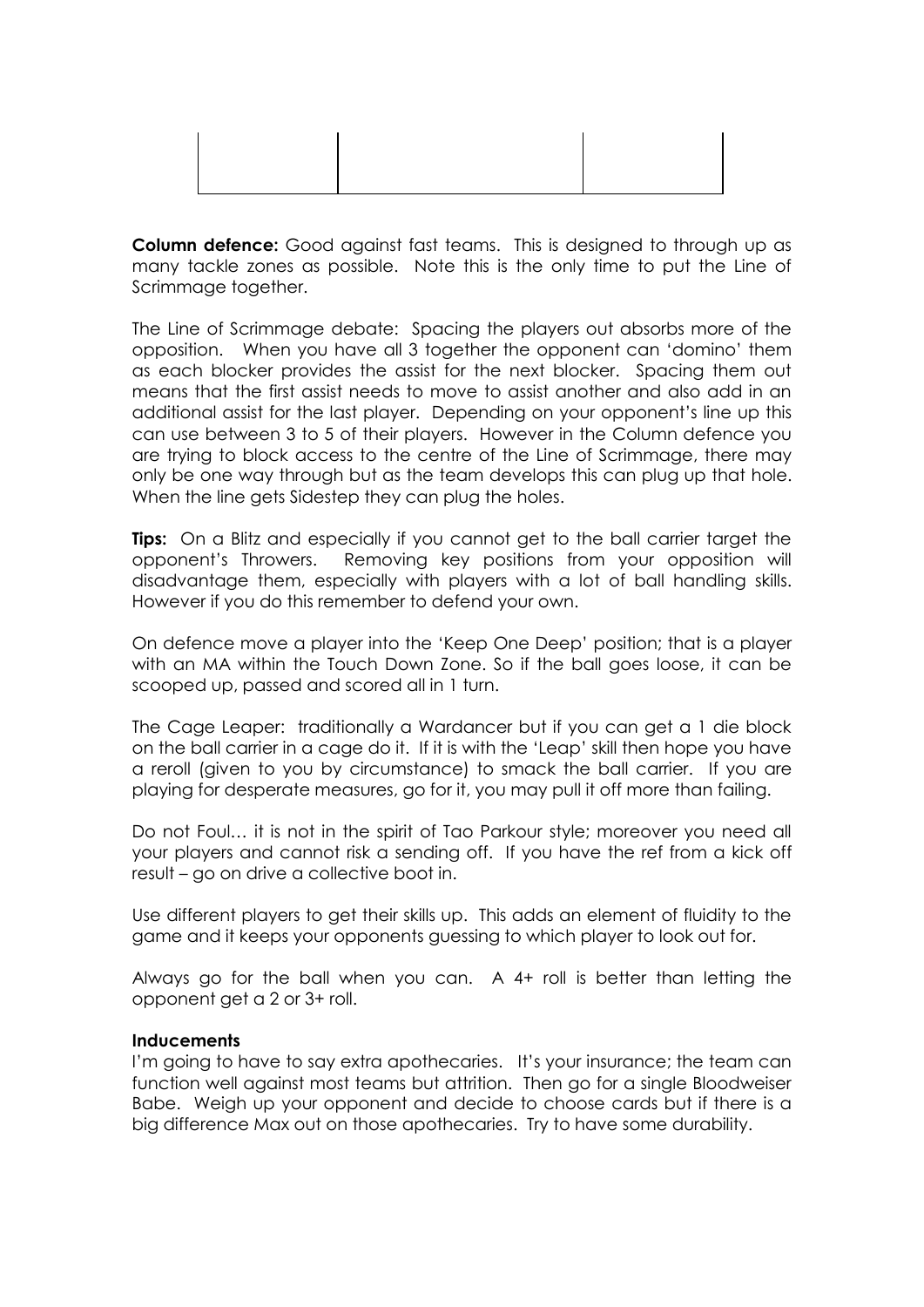#### **Conclusion**

It has been noted that this style of play is somewhat 'balls to the wall' or non newbie friendly. But what it tries to over come is the apparent weakness of the Wood Elf team, their low armour and high cost. To do this you have to maximise their strength which is superb ball control and the more you can control, not just your own ball movement, but, the movement of your opponent's ball handling skills then the more you can frustrate and tie them up. Sure the Grind Machine is going to be tough, ignore it, try and speed it up or try and slow it down, whatever it is, you must dictate the pace of the game.

I am writing this after 23 Wood Elf games and I have lost 5 to a High Elf team, Pro Elf teams (both with Safe Throw), a highly aggressive Orc team and drew 1 with a Nurgle Team (I would hasten to add I could have won but forgot to move my Keep One Deep and this meant the Thrower had a Long Bomb on a 5+ rather than a 2+, funny thing is the Nurgle team could have won in overtime but failed to do so.) What my opponent's fear is the lightening speed of my game, they are very concerned about dropping the ball, which will result, in a high chance, of me scoring quickly. At 23 games in and still no reroll, although depending on Team Values I am prepared to get one but at present all ok, my money is now saving for a slap down of 3 rerolls, so I'll need to save.

Remember always take the first turn where possible; score as quickly as possible because this gives you more time to steal possession. The slower you are the more the blocking game applies to knocking lumps out of the team. If you cannot get an advantage from rolling a die then don't do it (especially if there is no reroll). Taraet members of opposing team and you'll see their games falter as they have to rely on their rerolls because of poor ball handling (other Elves cannot keep pace if you play fast). The only teams to fear are: Dwarves, Chaos Dwarves, Nurgle and High Elves. The first 2 for their 'Tacklers' the 3rd for 'Disturbing Presence' and the High Elves for being your best match with more armour, strength and 'Safe Throw'. Know your opponent and try to exploit his weaknesses.

Finally, if you are losing with high scores you are still doing well. One more thing to end on is that if your TV is heading towards 1700 start getting the rerolls. Especially from game 16 onwards… it can get difficult from then on in (max out at 3 to begin with).